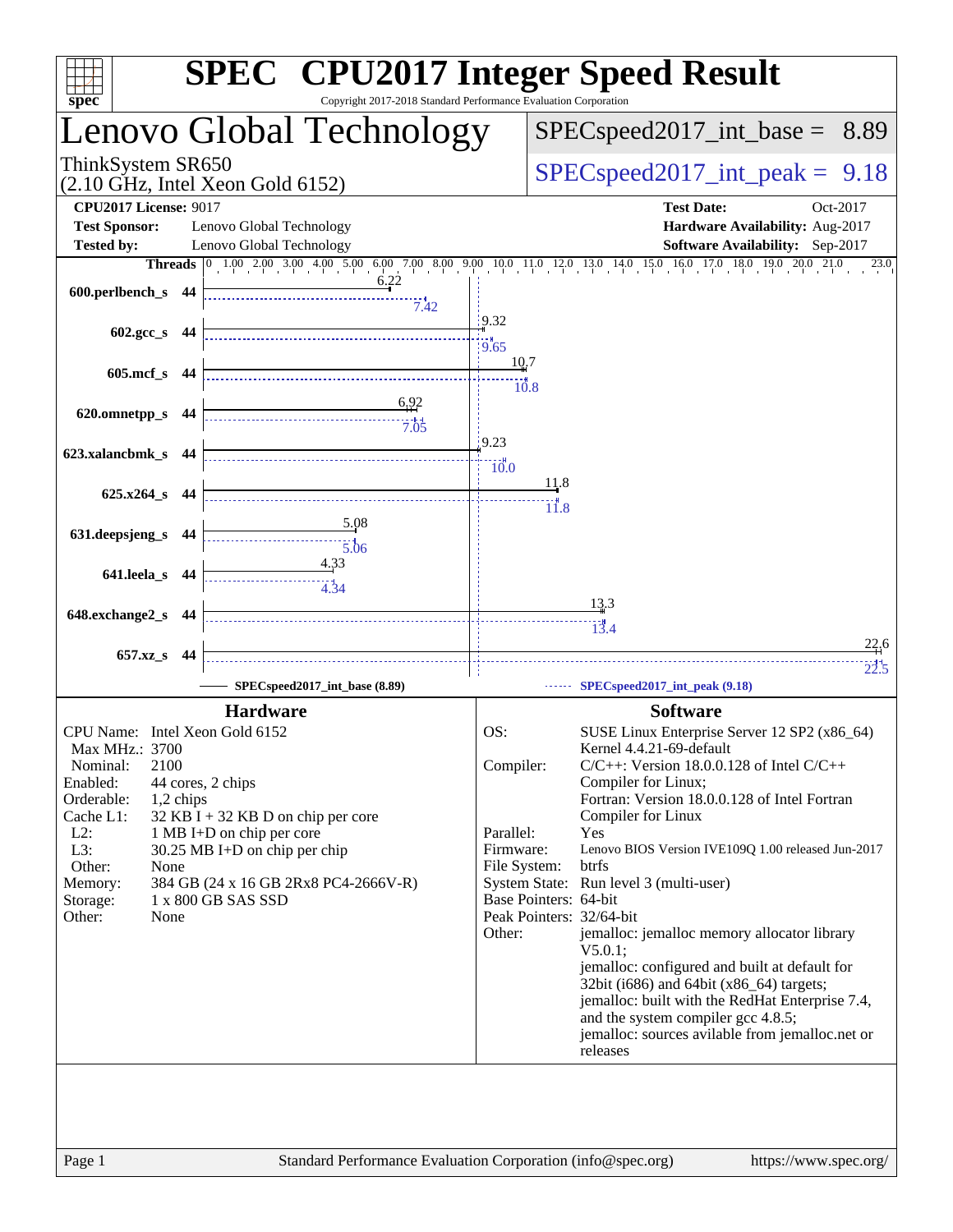

# Lenovo Global Technology

# $SPECspeed2017\_int\_base = 8.89$

(2.10 GHz, Intel Xeon Gold 6152)

ThinkSystem SR650  $SPEC speed2017$  int peak = 9.18

**[Test Sponsor:](http://www.spec.org/auto/cpu2017/Docs/result-fields.html#TestSponsor)** Lenovo Global Technology **[Hardware Availability:](http://www.spec.org/auto/cpu2017/Docs/result-fields.html#HardwareAvailability)** Aug-2017 **[Tested by:](http://www.spec.org/auto/cpu2017/Docs/result-fields.html#Testedby)** Lenovo Global Technology **[Software Availability:](http://www.spec.org/auto/cpu2017/Docs/result-fields.html#SoftwareAvailability)** Sep-2017

**[CPU2017 License:](http://www.spec.org/auto/cpu2017/Docs/result-fields.html#CPU2017License)** 9017 **[Test Date:](http://www.spec.org/auto/cpu2017/Docs/result-fields.html#TestDate)** Oct-2017

## **[Results Table](http://www.spec.org/auto/cpu2017/Docs/result-fields.html#ResultsTable)**

|                                    | <b>Base</b>    |                |       |                |       | <b>Peak</b>    |       |                |                |              |                |              |                |              |
|------------------------------------|----------------|----------------|-------|----------------|-------|----------------|-------|----------------|----------------|--------------|----------------|--------------|----------------|--------------|
| <b>Benchmark</b>                   | <b>Threads</b> | <b>Seconds</b> | Ratio | <b>Seconds</b> | Ratio | <b>Seconds</b> | Ratio | <b>Threads</b> | <b>Seconds</b> | <b>Ratio</b> | <b>Seconds</b> | <b>Ratio</b> | <b>Seconds</b> | <b>Ratio</b> |
| $600.$ perlbench_s                 | 44             | 287            | 6.19  | 286            | 6.22  | 284            | 6.25  | 44             | 239            | 7.42         | 239            | 7.43         | 240            | 7.40         |
| 602.gcc_s                          | 44             | 425            | 9.37  | 427            | 9.32  | 428            | 9.31  | 44             | 412            | 9.66         | 415            | 9.59         | 413            | 9.65         |
| $605$ .mcf s                       | 44             | 442            | 10.7  | 438            | 10.8  | 444            | 10.6  | 44             | 437            | 10.8         | 439            | 10.8         | 438            | 10.8         |
| 620.omnetpp_s                      | 44             | 240            | 6.80  | 236            | 6.92  | 229            | 7.12  | 44             | 223            | 7.31         | 231            | 7.05         | 231            | 7.05         |
| 623.xalancbmk s                    | 44             | 154            | 9.23  | 155            | 9.14  | 153            | 9.24  | 44             | 142            | <b>10.0</b>  | 142            | 9.99         | 140            | 10.1         |
| 625.x264 s                         | 44             | 149            | 11.8  | 150            | 11.8  | 149            | 11.8  | 44             | 149            | 11.8         | 150            | 1.8          | 149            | 1.8          |
| 631.deepsjeng_s                    | 44             | 282            | 5.08  | 282            | 5.08  | 282            | 5.09  | 44             | 283            | 5.06         | 283            | 5.06         | 284            | 5.05         |
| 641.leela s                        | 44             | 394            | 4.33  | 394            | 4.33  | 394            | 4.33  | 44             | 393            | 4.34         | <u>393</u>     | 4.34         | 393            | 4.34         |
| 648.exchange2_s                    | 44             | 222            | 13.3  | 220            | 13.4  | 221            | 13.3  | 44             | 220            | 13.4         | 221            | 3.3          | 219            | 13.4         |
| $657.xz$ <sub>S</sub>              | 44             | 274            | 22.6  | 276            | 22.4  | 273            | 22.6  | 44             | 275            | 22.4         | 275            | 22.5         | 273            | 22.6         |
| $SPECspeed2017$ int base =<br>8.89 |                |                |       |                |       |                |       |                |                |              |                |              |                |              |

**[SPECspeed2017\\_int\\_peak =](http://www.spec.org/auto/cpu2017/Docs/result-fields.html#SPECspeed2017intpeak) 9.18**

Results appear in the [order in which they were run.](http://www.spec.org/auto/cpu2017/Docs/result-fields.html#RunOrder) Bold underlined text [indicates a median measurement](http://www.spec.org/auto/cpu2017/Docs/result-fields.html#Median).

## **[Operating System Notes](http://www.spec.org/auto/cpu2017/Docs/result-fields.html#OperatingSystemNotes)**

Stack size set to unlimited using "ulimit -s unlimited"

## **[General Notes](http://www.spec.org/auto/cpu2017/Docs/result-fields.html#GeneralNotes)**

Environment variables set by runcpu before the start of the run: KMP\_AFFINITY = "granularity=fine,scatter" LD\_LIBRARY\_PATH = "/home/cpu2017.1.0.2.ic18.0/lib/ia32:/home/cpu2017.1.0.2.ic18.0/lib/intel64" LD\_LIBRARY\_PATH = "\$LD\_LIBRARY\_PATH:/home/cpu2017.1.0.2.ic18.0/je5.0.1-32:/home/cpu2017.1.0.2.ic18.0/je5.0.1-64" OMP\_STACKSIZE = "192M"

 Binaries compiled on a system with 1x Intel Core i7-4790 CPU + 32GB RAM memory using Redhat Enterprise Linux 7.4 Transparent Huge Pages enabled by default Prior to runcpu invocation Filesystem page cache synced and cleared with: sync; echo 3> /proc/sys/vm/drop\_caches

## **[Platform Notes](http://www.spec.org/auto/cpu2017/Docs/result-fields.html#PlatformNotes)**

BIOS configuration: Choose Operating Mode set to Maximum Performance Hyper-Threading set to Disable MONITORMWAIT set to Enable Adjacent Cache Prefetch set to Disable XPT Prefetcher set to Enable Stale AtoS set to Enable DCA set to Enable

**(Continued on next page)**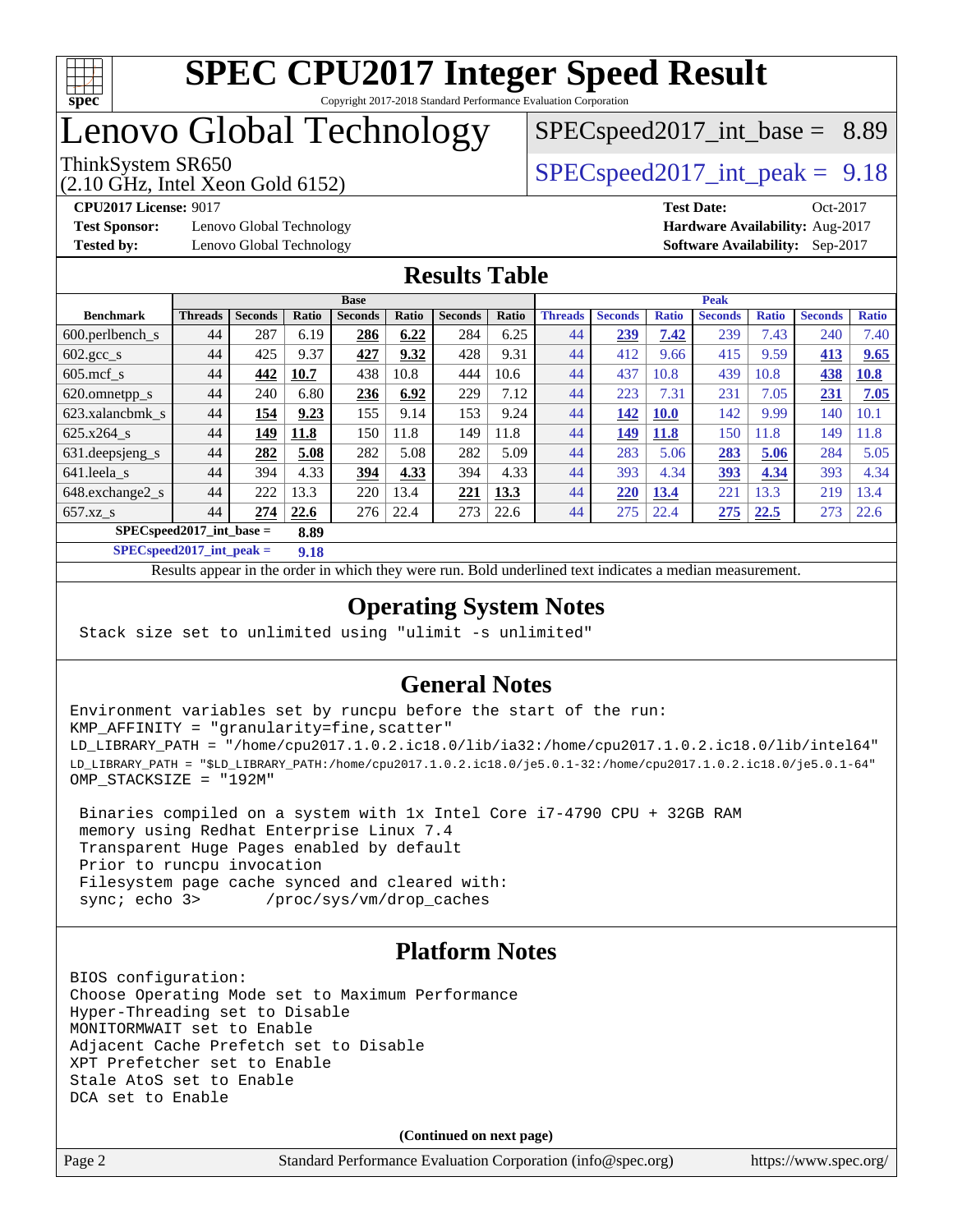

# Lenovo Global Technology

 $SPECspeed2017\_int\_base = 8.89$ 

(2.10 GHz, Intel Xeon Gold 6152)

ThinkSystem SR650  $SPEC speed2017$  int peak = 9.18

**[Test Sponsor:](http://www.spec.org/auto/cpu2017/Docs/result-fields.html#TestSponsor)** Lenovo Global Technology **[Hardware Availability:](http://www.spec.org/auto/cpu2017/Docs/result-fields.html#HardwareAvailability)** Aug-2017 **[Tested by:](http://www.spec.org/auto/cpu2017/Docs/result-fields.html#Testedby)** Lenovo Global Technology **[Software Availability:](http://www.spec.org/auto/cpu2017/Docs/result-fields.html#SoftwareAvailability)** Sep-2017

**[CPU2017 License:](http://www.spec.org/auto/cpu2017/Docs/result-fields.html#CPU2017License)** 9017 **[Test Date:](http://www.spec.org/auto/cpu2017/Docs/result-fields.html#TestDate)** Oct-2017

#### **[Platform Notes \(Continued\)](http://www.spec.org/auto/cpu2017/Docs/result-fields.html#PlatformNotes)**

Page 3 Standard Performance Evaluation Corporation [\(info@spec.org\)](mailto:info@spec.org) <https://www.spec.org/> Sysinfo program /home/cpu2017.1.0.2.ic18.0/bin/sysinfo Rev: r5797 of 2017-06-14 96c45e4568ad54c135fd618bcc091c0f running on Cyborg-SPECcpu2006-SUSE12SP2 Sun Oct 22 11:47:05 2017 SUT (System Under Test) info as seen by some common utilities. For more information on this section, see <https://www.spec.org/cpu2017/Docs/config.html#sysinfo> From /proc/cpuinfo model name : Intel(R) Xeon(R) Gold 6152 CPU @ 2.10GHz 2 "physical id"s (chips) 44 "processors" cores, siblings (Caution: counting these is hw and system dependent. The following excerpts from /proc/cpuinfo might not be reliable. Use with caution.) cpu cores : 22 siblings : 22 physical 0: cores 0 1 2 3 4 5 8 9 10 11 12 16 17 18 19 20 21 24 25 26 27 28 physical 1: cores 0 1 2 3 4 5 8 9 10 11 12 16 17 18 19 20 21 24 25 26 27 28 From lscpu: Architecture: x86\_64 CPU op-mode(s): 32-bit, 64-bit Byte Order: Little Endian  $CPU(s):$  44 On-line CPU(s) list: 0-43 Thread(s) per core: 1 Core(s) per socket: 22 Socket(s): 2 NUMA node(s): 2 Vendor ID: GenuineIntel CPU family: 6 Model: 85 Model name:  $Intel(R)$  Xeon(R) Gold 6152 CPU @ 2.10GHz Stepping: 4 CPU MHz: 2095.088 BogoMIPS: 4190.17 Virtualization: VT-x L1d cache: 32K L1i cache: 32K L2 cache: 1024K L3 cache: 30976K NUMA node0 CPU(s): 0-21 NUMA node1 CPU(s): 22-43 Flags: fpu vme de pse tsc msr pae mce cx8 apic sep mtrr pge mca cmov pat pse36 clflush dts acpi mmx fxsr sse sse2 ss ht tm pbe syscall nx pdpe1gb rdtscp lm constant\_tsc art arch\_perfmon pebs bts rep\_good nopl xtopology nonstop\_tsc aperfmperf eagerfpu pni pclmulqdq dtes64 monitor ds\_cpl vmx smx est tm2 ssse3 sdbg **(Continued on next page)**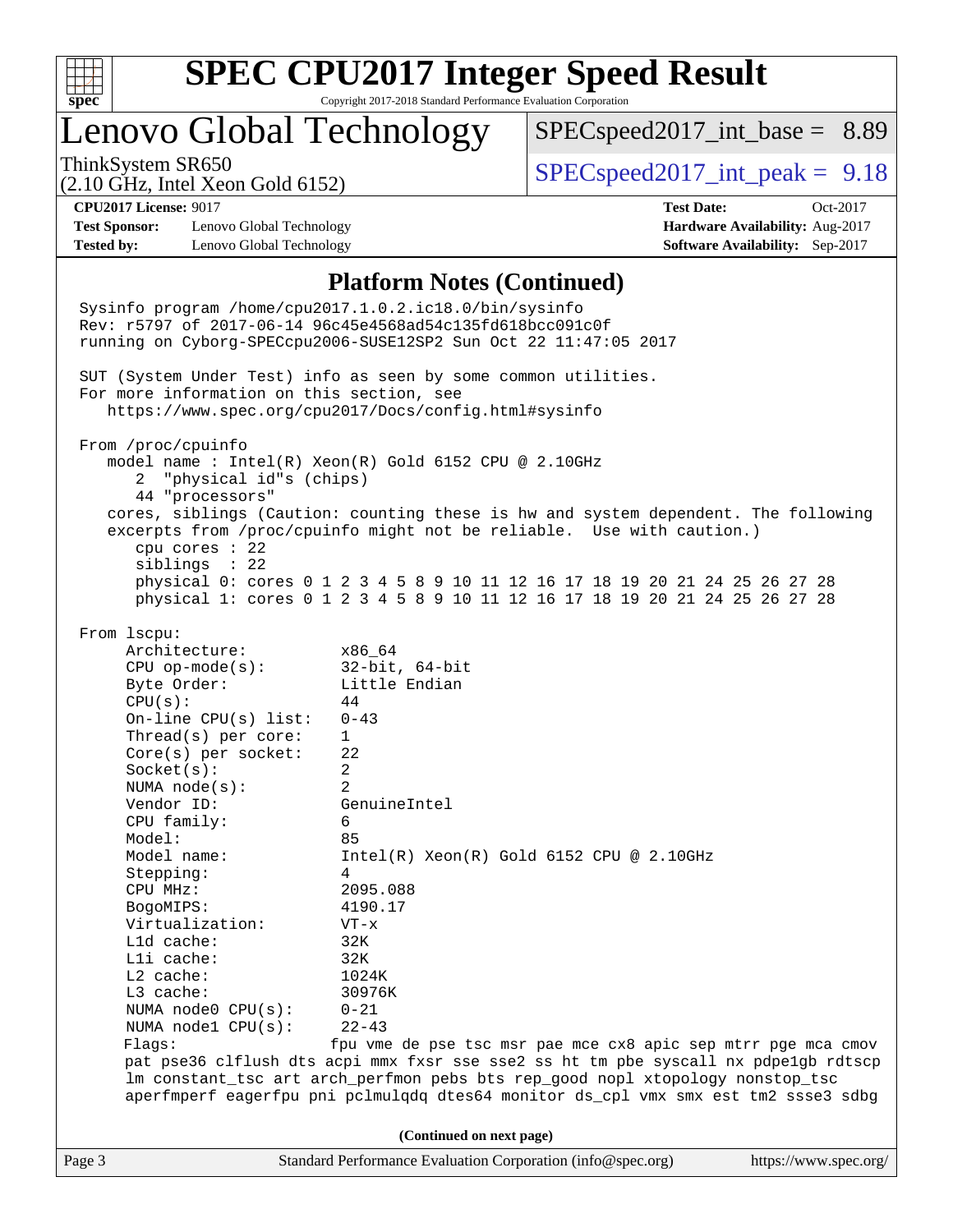

Lenovo Global Technology

ThinkSystem SR650  $SPEC speed2017$  int peak = 9.18

 $SPECspeed2017\_int\_base = 8.89$ 

#### (2.10 GHz, Intel Xeon Gold 6152)

**[CPU2017 License:](http://www.spec.org/auto/cpu2017/Docs/result-fields.html#CPU2017License)** 9017 **[Test Date:](http://www.spec.org/auto/cpu2017/Docs/result-fields.html#TestDate)** Oct-2017 **[Test Sponsor:](http://www.spec.org/auto/cpu2017/Docs/result-fields.html#TestSponsor)** Lenovo Global Technology **[Hardware Availability:](http://www.spec.org/auto/cpu2017/Docs/result-fields.html#HardwareAvailability)** Aug-2017

## **[Platform Notes \(Continued\)](http://www.spec.org/auto/cpu2017/Docs/result-fields.html#PlatformNotes)**

**[Tested by:](http://www.spec.org/auto/cpu2017/Docs/result-fields.html#Testedby)** Lenovo Global Technology **[Software Availability:](http://www.spec.org/auto/cpu2017/Docs/result-fields.html#SoftwareAvailability)** Sep-2017

 fma cx16 xtpr pdcm pcid dca sse4\_1 sse4\_2 x2apic movbe popcnt tsc\_deadline\_timer aes xsave avx f16c rdrand lahf\_lm abm 3dnowprefetch ida arat epb pln pts dtherm intel\_pt tpr\_shadow vnmi flexpriority ept vpid fsgsbase tsc\_adjust bmi1 hle avx2 smep bmi2 erms invpcid rtm cqm mpx avx512f avx512dq rdseed adx smap clflushopt clwb avx512cd avx512bw avx512vl xsaveopt xsavec xgetbv1 cqm\_llc cqm\_occup\_llc /proc/cpuinfo cache data cache size : 30976 KB From numactl --hardware WARNING: a numactl 'node' might or might not correspond to a physical chip. available: 2 nodes (0-1) node 0 cpus: 0 1 2 3 4 5 6 7 8 9 10 11 12 13 14 15 16 17 18 19 20 21 node 0 size: 193109 MB node 0 free: 192276 MB node 1 cpus: 22 23 24 25 26 27 28 29 30 31 32 33 34 35 36 37 38 39 40 41 42 43 node 1 size: 193504 MB node 1 free: 192733 MB node distances: node 0 1 0: 10 21 1: 21 10 From /proc/meminfo MemTotal: 395892616 kB HugePages\_Total: 0 Hugepagesize: 2048 kB From /etc/\*release\* /etc/\*version\* SuSE-release: SUSE Linux Enterprise Server 12 (x86\_64) VERSION = 12 PATCHLEVEL = 2 # This file is deprecated and will be removed in a future service pack or release. # Please check /etc/os-release for details about this release. os-release: NAME="SLES" VERSION="12-SP2" VERSION\_ID="12.2" PRETTY\_NAME="SUSE Linux Enterprise Server 12 SP2" ID="sles" ANSI\_COLOR="0;32" CPE\_NAME="cpe:/o:suse:sles:12:sp2" uname -a: Linux Cyborg-SPECcpu2006-SUSE12SP2 4.4.21-69-default #1 SMP Tue Oct 25 10:58:20 UTC 2016 (9464f67) x86\_64 x86\_64 x86\_64 GNU/Linux **(Continued on next page)**

Page 4 Standard Performance Evaluation Corporation [\(info@spec.org\)](mailto:info@spec.org) <https://www.spec.org/>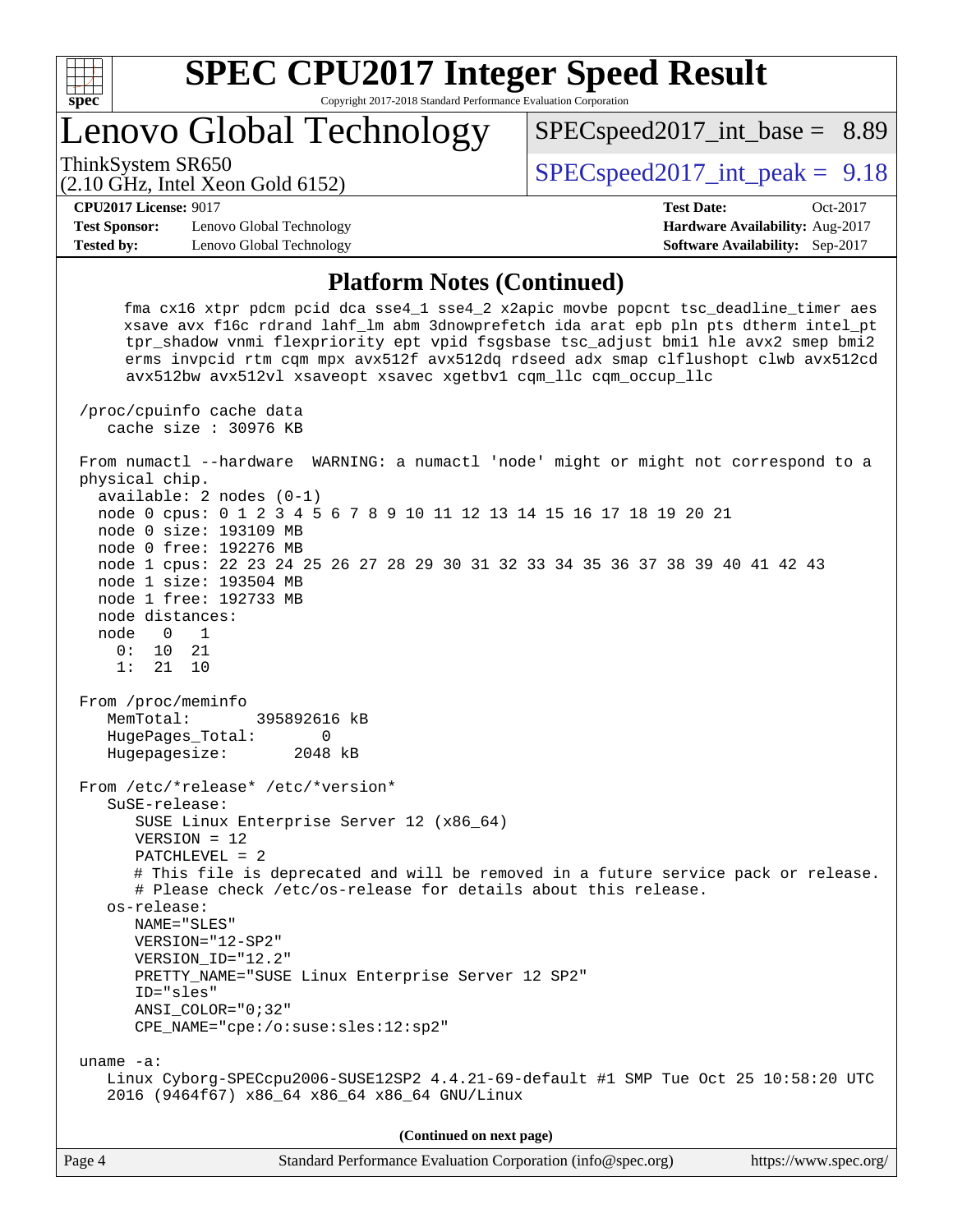

# Lenovo Global Technology

 $SPECspeed2017\_int\_base = 8.89$ 

ThinkSystem SR650  $SPEC speed2017$  int peak = 9.18

**[CPU2017 License:](http://www.spec.org/auto/cpu2017/Docs/result-fields.html#CPU2017License)** 9017 **[Test Date:](http://www.spec.org/auto/cpu2017/Docs/result-fields.html#TestDate)** Oct-2017

**[Test Sponsor:](http://www.spec.org/auto/cpu2017/Docs/result-fields.html#TestSponsor)** Lenovo Global Technology **[Hardware Availability:](http://www.spec.org/auto/cpu2017/Docs/result-fields.html#HardwareAvailability)** Aug-2017 **[Tested by:](http://www.spec.org/auto/cpu2017/Docs/result-fields.html#Testedby)** Lenovo Global Technology **[Software Availability:](http://www.spec.org/auto/cpu2017/Docs/result-fields.html#SoftwareAvailability)** Sep-2017

(2.10 GHz, Intel Xeon Gold 6152)

## **[Platform Notes \(Continued\)](http://www.spec.org/auto/cpu2017/Docs/result-fields.html#PlatformNotes)**

run-level 3 Oct 22 11:46

 SPEC is set to: /home/cpu2017.1.0.2.ic18.0 Filesystem Type Size Used Avail Use% Mounted on /dev/sdb2 btrfs 744G 173G 570G 24% /home

 Additional information from dmidecode follows. WARNING: Use caution when you interpret this section. The 'dmidecode' program reads system data which is "intended to allow hardware to be accurately determined", but the intent may not be met, as there are frequent changes to hardware, firmware, and the "DMTF SMBIOS" standard. BIOS Lenovo -[IVE109Q-1.00]- 06/28/2017 Memory:

24x Samsung M393A2K43BB1-CTD 16 GB 2 rank 2666

(End of data from sysinfo program)

### **[Compiler Version Notes](http://www.spec.org/auto/cpu2017/Docs/result-fields.html#CompilerVersionNotes)**

| CC.    | 600.perlbench $s(base)$ 602.qcc $s(base)$ 605.mcf $s(base)$ 625.x264 $s(base)$ ,<br>peak) 657.xz s(base)                          |
|--------|-----------------------------------------------------------------------------------------------------------------------------------|
|        | icc (ICC) 18.0.0 20170811                                                                                                         |
|        | Copyright (C) 1985-2017 Intel Corporation. All rights reserved.                                                                   |
|        |                                                                                                                                   |
| CC.    | 600.perlbench $s$ (peak) 602.gcc $s$ (peak) 605.mcf $s$ (peak) 657.xz $s$ (peak)                                                  |
|        | icc (ICC) 18.0.0 20170811                                                                                                         |
|        | Copyright (C) 1985-2017 Intel Corporation. All rights reserved.                                                                   |
|        |                                                                                                                                   |
|        | CXXC 620.omnetpp $s(base)$ 623.xalancbmk $s(base)$ 631.deepsjeng $s(base)$                                                        |
|        | $641.$ leela $s$ (base)                                                                                                           |
|        | icpc (ICC) 18.0.0 20170811                                                                                                        |
|        | Copyright (C) 1985-2017 Intel Corporation. All rights reserved.                                                                   |
|        |                                                                                                                                   |
|        | ------------------------------<br>CXXC 620.omnetpp $s(\text{peak})$ 623.xalancbmk $s(\text{peak})$ 631.deepsjeng $s(\text{peak})$ |
|        | $641.$ leela_s(peak)                                                                                                              |
|        |                                                                                                                                   |
|        | (Continued on next page)                                                                                                          |
| Page 5 | Standard Performance Evaluation Corporation (info@spec.org)<br>https://www.spec.org/                                              |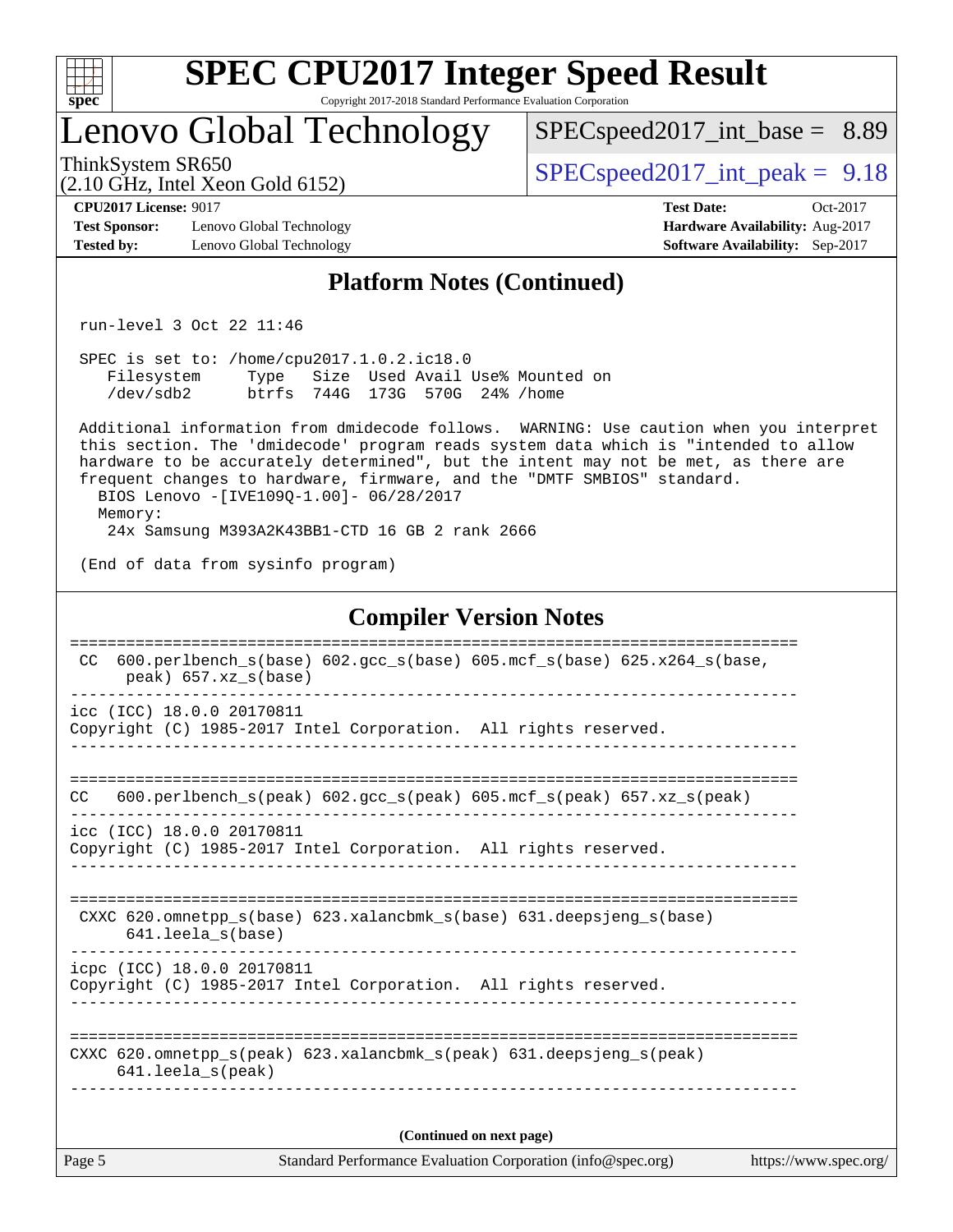

# Lenovo Global Technology

 $SPECspeed2017\_int\_base = 8.89$ 

(2.10 GHz, Intel Xeon Gold 6152)

ThinkSystem SR650  $SPEC speed2017$  int peak = 9.18

**[Test Sponsor:](http://www.spec.org/auto/cpu2017/Docs/result-fields.html#TestSponsor)** Lenovo Global Technology **[Hardware Availability:](http://www.spec.org/auto/cpu2017/Docs/result-fields.html#HardwareAvailability)** Aug-2017 **[Tested by:](http://www.spec.org/auto/cpu2017/Docs/result-fields.html#Testedby)** Lenovo Global Technology **[Software Availability:](http://www.spec.org/auto/cpu2017/Docs/result-fields.html#SoftwareAvailability)** Sep-2017

**[CPU2017 License:](http://www.spec.org/auto/cpu2017/Docs/result-fields.html#CPU2017License)** 9017 **[Test Date:](http://www.spec.org/auto/cpu2017/Docs/result-fields.html#TestDate)** Oct-2017

## **[Compiler Version Notes \(Continued\)](http://www.spec.org/auto/cpu2017/Docs/result-fields.html#CompilerVersionNotes)**

| icpc (ICC) 18.0.0 20170811<br>Copyright (C) 1985-2017 Intel Corporation. All rights reserved.    |  |
|--------------------------------------------------------------------------------------------------|--|
| FC 648.exchange2_s(base, peak)                                                                   |  |
| ifort (IFORT) 18.0.0 20170811<br>Copyright (C) 1985-2017 Intel Corporation. All rights reserved. |  |

## **[Base Compiler Invocation](http://www.spec.org/auto/cpu2017/Docs/result-fields.html#BaseCompilerInvocation)**

[C benchmarks](http://www.spec.org/auto/cpu2017/Docs/result-fields.html#Cbenchmarks):

[icc](http://www.spec.org/cpu2017/results/res2017q4/cpu2017-20171031-00303.flags.html#user_CCbase_intel_icc_18.0_66fc1ee009f7361af1fbd72ca7dcefbb700085f36577c54f309893dd4ec40d12360134090235512931783d35fd58c0460139e722d5067c5574d8eaf2b3e37e92)

[C++ benchmarks:](http://www.spec.org/auto/cpu2017/Docs/result-fields.html#CXXbenchmarks) [icpc](http://www.spec.org/cpu2017/results/res2017q4/cpu2017-20171031-00303.flags.html#user_CXXbase_intel_icpc_18.0_c510b6838c7f56d33e37e94d029a35b4a7bccf4766a728ee175e80a419847e808290a9b78be685c44ab727ea267ec2f070ec5dc83b407c0218cded6866a35d07)

[Fortran benchmarks](http://www.spec.org/auto/cpu2017/Docs/result-fields.html#Fortranbenchmarks): [ifort](http://www.spec.org/cpu2017/results/res2017q4/cpu2017-20171031-00303.flags.html#user_FCbase_intel_ifort_18.0_8111460550e3ca792625aed983ce982f94888b8b503583aa7ba2b8303487b4d8a21a13e7191a45c5fd58ff318f48f9492884d4413fa793fd88dd292cad7027ca)

# **[Base Portability Flags](http://www.spec.org/auto/cpu2017/Docs/result-fields.html#BasePortabilityFlags)**

 600.perlbench\_s: [-DSPEC\\_LP64](http://www.spec.org/cpu2017/results/res2017q4/cpu2017-20171031-00303.flags.html#b600.perlbench_s_basePORTABILITY_DSPEC_LP64) [-DSPEC\\_LINUX\\_X64](http://www.spec.org/cpu2017/results/res2017q4/cpu2017-20171031-00303.flags.html#b600.perlbench_s_baseCPORTABILITY_DSPEC_LINUX_X64) 602.gcc\_s: [-DSPEC\\_LP64](http://www.spec.org/cpu2017/results/res2017q4/cpu2017-20171031-00303.flags.html#suite_basePORTABILITY602_gcc_s_DSPEC_LP64) 605.mcf\_s: [-DSPEC\\_LP64](http://www.spec.org/cpu2017/results/res2017q4/cpu2017-20171031-00303.flags.html#suite_basePORTABILITY605_mcf_s_DSPEC_LP64) 620.omnetpp\_s: [-DSPEC\\_LP64](http://www.spec.org/cpu2017/results/res2017q4/cpu2017-20171031-00303.flags.html#suite_basePORTABILITY620_omnetpp_s_DSPEC_LP64) 623.xalancbmk\_s: [-DSPEC\\_LP64](http://www.spec.org/cpu2017/results/res2017q4/cpu2017-20171031-00303.flags.html#suite_basePORTABILITY623_xalancbmk_s_DSPEC_LP64) [-DSPEC\\_LINUX](http://www.spec.org/cpu2017/results/res2017q4/cpu2017-20171031-00303.flags.html#b623.xalancbmk_s_baseCXXPORTABILITY_DSPEC_LINUX) 625.x264\_s: [-DSPEC\\_LP64](http://www.spec.org/cpu2017/results/res2017q4/cpu2017-20171031-00303.flags.html#suite_basePORTABILITY625_x264_s_DSPEC_LP64) 631.deepsjeng\_s: [-DSPEC\\_LP64](http://www.spec.org/cpu2017/results/res2017q4/cpu2017-20171031-00303.flags.html#suite_basePORTABILITY631_deepsjeng_s_DSPEC_LP64) 641.leela\_s: [-DSPEC\\_LP64](http://www.spec.org/cpu2017/results/res2017q4/cpu2017-20171031-00303.flags.html#suite_basePORTABILITY641_leela_s_DSPEC_LP64) 648.exchange2\_s: [-DSPEC\\_LP64](http://www.spec.org/cpu2017/results/res2017q4/cpu2017-20171031-00303.flags.html#suite_basePORTABILITY648_exchange2_s_DSPEC_LP64) 657.xz\_s: [-DSPEC\\_LP64](http://www.spec.org/cpu2017/results/res2017q4/cpu2017-20171031-00303.flags.html#suite_basePORTABILITY657_xz_s_DSPEC_LP64)

# **[Base Optimization Flags](http://www.spec.org/auto/cpu2017/Docs/result-fields.html#BaseOptimizationFlags)**

[C benchmarks](http://www.spec.org/auto/cpu2017/Docs/result-fields.html#Cbenchmarks):

```
-Wl,-z,muldefs -xCORE-AVX512 -ipo -O3 -no-prec-div
-qopt-mem-layout-trans=3 -qopenmp -DSPEC_OPENMP
-L/usr/local/je5.0.1-64/lib -ljemalloc
```
**(Continued on next page)**

| Page 6 | Standard Performance Evaluation Corporation (info@spec.org) | https://www.spec.org/ |
|--------|-------------------------------------------------------------|-----------------------|
|--------|-------------------------------------------------------------|-----------------------|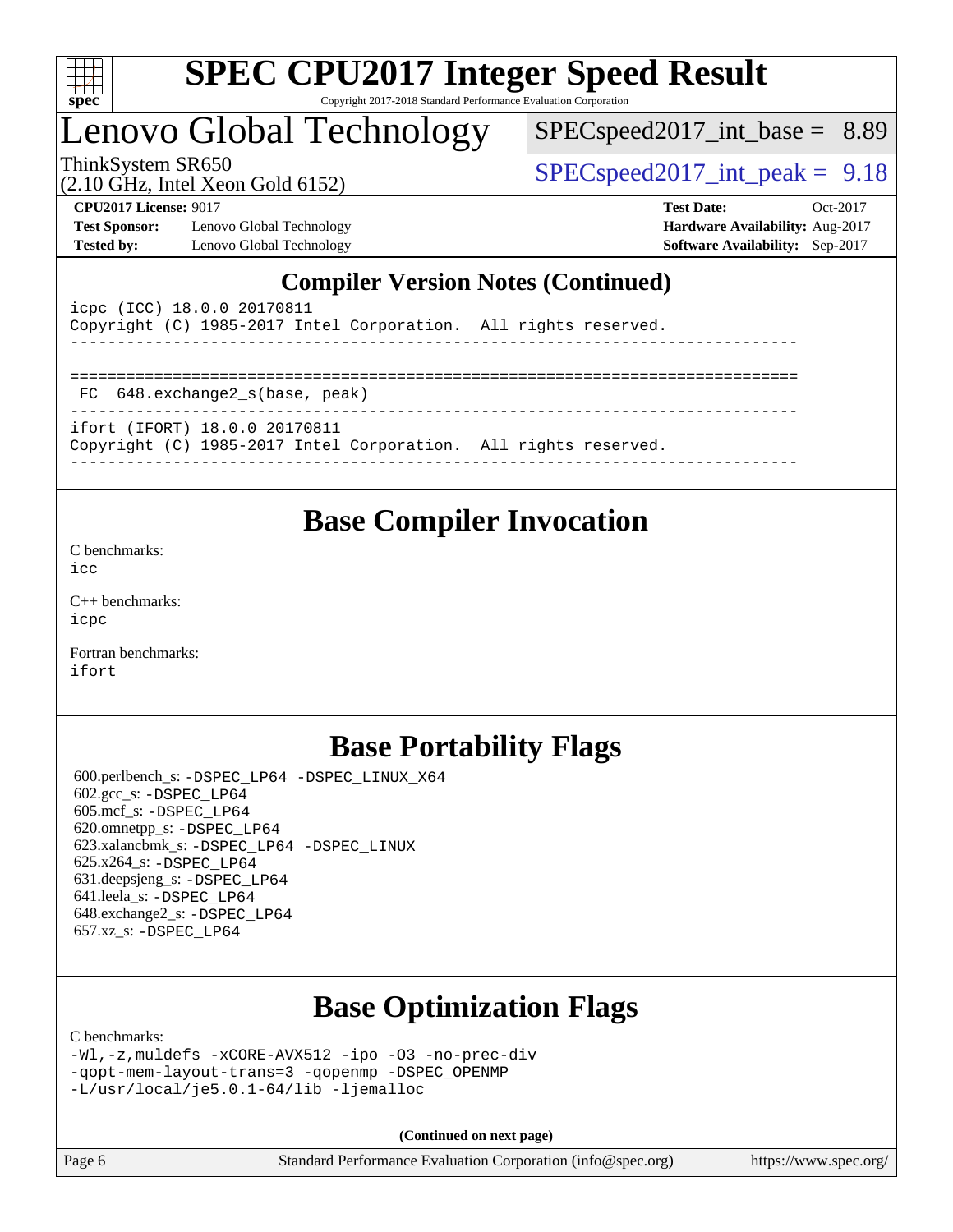

# Lenovo Global Technology

 $SPECspeed2017\_int\_base = 8.89$ 

(2.10 GHz, Intel Xeon Gold 6152)

ThinkSystem SR650  $SPEC speed2017$  int peak = 9.18

**[Test Sponsor:](http://www.spec.org/auto/cpu2017/Docs/result-fields.html#TestSponsor)** Lenovo Global Technology **[Hardware Availability:](http://www.spec.org/auto/cpu2017/Docs/result-fields.html#HardwareAvailability)** Aug-2017 **[Tested by:](http://www.spec.org/auto/cpu2017/Docs/result-fields.html#Testedby)** Lenovo Global Technology **[Software Availability:](http://www.spec.org/auto/cpu2017/Docs/result-fields.html#SoftwareAvailability)** Sep-2017

**[CPU2017 License:](http://www.spec.org/auto/cpu2017/Docs/result-fields.html#CPU2017License)** 9017 **[Test Date:](http://www.spec.org/auto/cpu2017/Docs/result-fields.html#TestDate)** Oct-2017

# **[Base Optimization Flags \(Continued\)](http://www.spec.org/auto/cpu2017/Docs/result-fields.html#BaseOptimizationFlags)**

[C++ benchmarks:](http://www.spec.org/auto/cpu2017/Docs/result-fields.html#CXXbenchmarks)

[-Wl,-z,muldefs](http://www.spec.org/cpu2017/results/res2017q4/cpu2017-20171031-00303.flags.html#user_CXXbase_link_force_multiple1_b4cbdb97b34bdee9ceefcfe54f4c8ea74255f0b02a4b23e853cdb0e18eb4525ac79b5a88067c842dd0ee6996c24547a27a4b99331201badda8798ef8a743f577) [-xCORE-AVX512](http://www.spec.org/cpu2017/results/res2017q4/cpu2017-20171031-00303.flags.html#user_CXXbase_f-xCORE-AVX512) [-ipo](http://www.spec.org/cpu2017/results/res2017q4/cpu2017-20171031-00303.flags.html#user_CXXbase_f-ipo) [-O3](http://www.spec.org/cpu2017/results/res2017q4/cpu2017-20171031-00303.flags.html#user_CXXbase_f-O3) [-no-prec-div](http://www.spec.org/cpu2017/results/res2017q4/cpu2017-20171031-00303.flags.html#user_CXXbase_f-no-prec-div) [-qopt-mem-layout-trans=3](http://www.spec.org/cpu2017/results/res2017q4/cpu2017-20171031-00303.flags.html#user_CXXbase_f-qopt-mem-layout-trans_de80db37974c74b1f0e20d883f0b675c88c3b01e9d123adea9b28688d64333345fb62bc4a798493513fdb68f60282f9a726aa07f478b2f7113531aecce732043) [-L/usr/local/je5.0.1-64/lib](http://www.spec.org/cpu2017/results/res2017q4/cpu2017-20171031-00303.flags.html#user_CXXbase_jemalloc_link_path64_4b10a636b7bce113509b17f3bd0d6226c5fb2346b9178c2d0232c14f04ab830f976640479e5c33dc2bcbbdad86ecfb6634cbbd4418746f06f368b512fced5394) [-ljemalloc](http://www.spec.org/cpu2017/results/res2017q4/cpu2017-20171031-00303.flags.html#user_CXXbase_jemalloc_link_lib_d1249b907c500fa1c0672f44f562e3d0f79738ae9e3c4a9c376d49f265a04b9c99b167ecedbf6711b3085be911c67ff61f150a17b3472be731631ba4d0471706)

[Fortran benchmarks](http://www.spec.org/auto/cpu2017/Docs/result-fields.html#Fortranbenchmarks):

[-Wl,-z,muldefs](http://www.spec.org/cpu2017/results/res2017q4/cpu2017-20171031-00303.flags.html#user_FCbase_link_force_multiple1_b4cbdb97b34bdee9ceefcfe54f4c8ea74255f0b02a4b23e853cdb0e18eb4525ac79b5a88067c842dd0ee6996c24547a27a4b99331201badda8798ef8a743f577) [-xCORE-AVX512](http://www.spec.org/cpu2017/results/res2017q4/cpu2017-20171031-00303.flags.html#user_FCbase_f-xCORE-AVX512) [-ipo](http://www.spec.org/cpu2017/results/res2017q4/cpu2017-20171031-00303.flags.html#user_FCbase_f-ipo) [-O3](http://www.spec.org/cpu2017/results/res2017q4/cpu2017-20171031-00303.flags.html#user_FCbase_f-O3) [-no-prec-div](http://www.spec.org/cpu2017/results/res2017q4/cpu2017-20171031-00303.flags.html#user_FCbase_f-no-prec-div) [-qopt-mem-layout-trans=3](http://www.spec.org/cpu2017/results/res2017q4/cpu2017-20171031-00303.flags.html#user_FCbase_f-qopt-mem-layout-trans_de80db37974c74b1f0e20d883f0b675c88c3b01e9d123adea9b28688d64333345fb62bc4a798493513fdb68f60282f9a726aa07f478b2f7113531aecce732043) [-nostandard-realloc-lhs](http://www.spec.org/cpu2017/results/res2017q4/cpu2017-20171031-00303.flags.html#user_FCbase_f_2003_std_realloc_82b4557e90729c0f113870c07e44d33d6f5a304b4f63d4c15d2d0f1fab99f5daaed73bdb9275d9ae411527f28b936061aa8b9c8f2d63842963b95c9dd6426b8a) [-align array32byte](http://www.spec.org/cpu2017/results/res2017q4/cpu2017-20171031-00303.flags.html#user_FCbase_align_array32byte_b982fe038af199962ba9a80c053b8342c548c85b40b8e86eb3cc33dee0d7986a4af373ac2d51c3f7cf710a18d62fdce2948f201cd044323541f22fc0fffc51b6) [-L/usr/local/je5.0.1-64/lib](http://www.spec.org/cpu2017/results/res2017q4/cpu2017-20171031-00303.flags.html#user_FCbase_jemalloc_link_path64_4b10a636b7bce113509b17f3bd0d6226c5fb2346b9178c2d0232c14f04ab830f976640479e5c33dc2bcbbdad86ecfb6634cbbd4418746f06f368b512fced5394) [-ljemalloc](http://www.spec.org/cpu2017/results/res2017q4/cpu2017-20171031-00303.flags.html#user_FCbase_jemalloc_link_lib_d1249b907c500fa1c0672f44f562e3d0f79738ae9e3c4a9c376d49f265a04b9c99b167ecedbf6711b3085be911c67ff61f150a17b3472be731631ba4d0471706)

## **[Base Other Flags](http://www.spec.org/auto/cpu2017/Docs/result-fields.html#BaseOtherFlags)**

[C benchmarks](http://www.spec.org/auto/cpu2017/Docs/result-fields.html#Cbenchmarks):  $-m64$   $-std=cl1$ 

[C++ benchmarks:](http://www.spec.org/auto/cpu2017/Docs/result-fields.html#CXXbenchmarks) [-m64](http://www.spec.org/cpu2017/results/res2017q4/cpu2017-20171031-00303.flags.html#user_CXXbase_intel_intel64_18.0_af43caccfc8ded86e7699f2159af6efc7655f51387b94da716254467f3c01020a5059329e2569e4053f409e7c9202a7efc638f7a6d1ffb3f52dea4a3e31d82ab)

[Fortran benchmarks](http://www.spec.org/auto/cpu2017/Docs/result-fields.html#Fortranbenchmarks):  $-m64$ 

# **[Peak Compiler Invocation](http://www.spec.org/auto/cpu2017/Docs/result-fields.html#PeakCompilerInvocation)**

[C benchmarks](http://www.spec.org/auto/cpu2017/Docs/result-fields.html#Cbenchmarks): [icc](http://www.spec.org/cpu2017/results/res2017q4/cpu2017-20171031-00303.flags.html#user_CCpeak_intel_icc_18.0_66fc1ee009f7361af1fbd72ca7dcefbb700085f36577c54f309893dd4ec40d12360134090235512931783d35fd58c0460139e722d5067c5574d8eaf2b3e37e92)

[C++ benchmarks:](http://www.spec.org/auto/cpu2017/Docs/result-fields.html#CXXbenchmarks) [icpc](http://www.spec.org/cpu2017/results/res2017q4/cpu2017-20171031-00303.flags.html#user_CXXpeak_intel_icpc_18.0_c510b6838c7f56d33e37e94d029a35b4a7bccf4766a728ee175e80a419847e808290a9b78be685c44ab727ea267ec2f070ec5dc83b407c0218cded6866a35d07)

[Fortran benchmarks](http://www.spec.org/auto/cpu2017/Docs/result-fields.html#Fortranbenchmarks): [ifort](http://www.spec.org/cpu2017/results/res2017q4/cpu2017-20171031-00303.flags.html#user_FCpeak_intel_ifort_18.0_8111460550e3ca792625aed983ce982f94888b8b503583aa7ba2b8303487b4d8a21a13e7191a45c5fd58ff318f48f9492884d4413fa793fd88dd292cad7027ca)

# **[Peak Portability Flags](http://www.spec.org/auto/cpu2017/Docs/result-fields.html#PeakPortabilityFlags)**

 600.perlbench\_s: [-DSPEC\\_LP64](http://www.spec.org/cpu2017/results/res2017q4/cpu2017-20171031-00303.flags.html#b600.perlbench_s_peakPORTABILITY_DSPEC_LP64) [-DSPEC\\_LINUX\\_X64](http://www.spec.org/cpu2017/results/res2017q4/cpu2017-20171031-00303.flags.html#b600.perlbench_s_peakCPORTABILITY_DSPEC_LINUX_X64) 602.gcc\_s: [-DSPEC\\_LP64](http://www.spec.org/cpu2017/results/res2017q4/cpu2017-20171031-00303.flags.html#suite_peakPORTABILITY602_gcc_s_DSPEC_LP64) 605.mcf\_s: [-DSPEC\\_LP64](http://www.spec.org/cpu2017/results/res2017q4/cpu2017-20171031-00303.flags.html#suite_peakPORTABILITY605_mcf_s_DSPEC_LP64) 620.omnetpp\_s: [-DSPEC\\_LP64](http://www.spec.org/cpu2017/results/res2017q4/cpu2017-20171031-00303.flags.html#suite_peakPORTABILITY620_omnetpp_s_DSPEC_LP64)

**(Continued on next page)**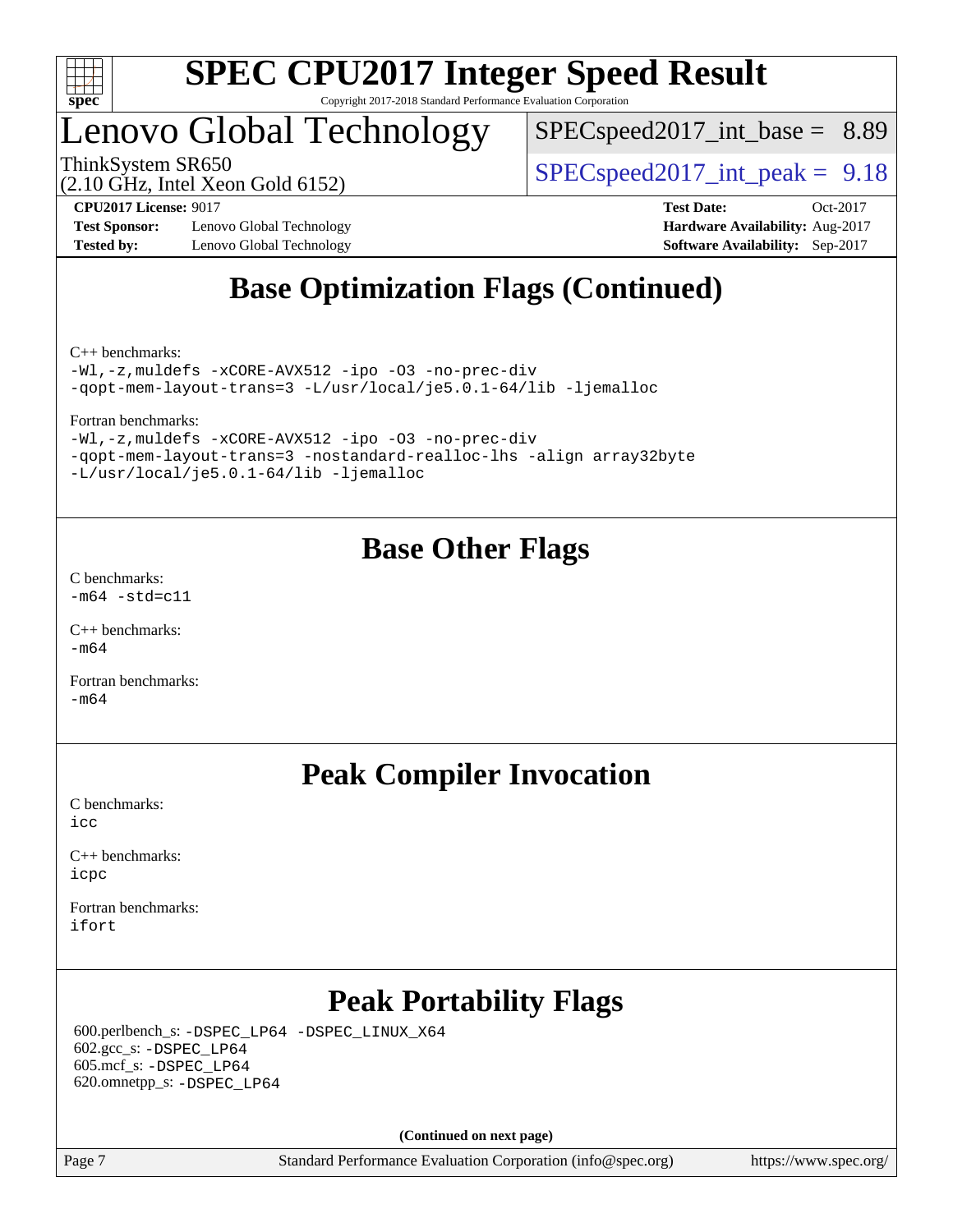

# Lenovo Global Technology

 $SPECspeed2017\_int\_base = 8.89$ 

(2.10 GHz, Intel Xeon Gold 6152)

ThinkSystem SR650  $SPEC speed2017$  int peak = 9.18

**[Test Sponsor:](http://www.spec.org/auto/cpu2017/Docs/result-fields.html#TestSponsor)** Lenovo Global Technology **[Hardware Availability:](http://www.spec.org/auto/cpu2017/Docs/result-fields.html#HardwareAvailability)** Aug-2017 **[Tested by:](http://www.spec.org/auto/cpu2017/Docs/result-fields.html#Testedby)** Lenovo Global Technology **[Software Availability:](http://www.spec.org/auto/cpu2017/Docs/result-fields.html#SoftwareAvailability)** Sep-2017

**[CPU2017 License:](http://www.spec.org/auto/cpu2017/Docs/result-fields.html#CPU2017License)** 9017 **[Test Date:](http://www.spec.org/auto/cpu2017/Docs/result-fields.html#TestDate)** Oct-2017

# **[Peak Portability Flags \(Continued\)](http://www.spec.org/auto/cpu2017/Docs/result-fields.html#PeakPortabilityFlags)**

 623.xalancbmk\_s: [-D\\_FILE\\_OFFSET\\_BITS=64](http://www.spec.org/cpu2017/results/res2017q4/cpu2017-20171031-00303.flags.html#user_peakPORTABILITY623_xalancbmk_s_file_offset_bits_64_5ae949a99b284ddf4e95728d47cb0843d81b2eb0e18bdfe74bbf0f61d0b064f4bda2f10ea5eb90e1dcab0e84dbc592acfc5018bc955c18609f94ddb8d550002c) [-DSPEC\\_LINUX](http://www.spec.org/cpu2017/results/res2017q4/cpu2017-20171031-00303.flags.html#b623.xalancbmk_s_peakCXXPORTABILITY_DSPEC_LINUX) 625.x264\_s: [-DSPEC\\_LP64](http://www.spec.org/cpu2017/results/res2017q4/cpu2017-20171031-00303.flags.html#suite_peakPORTABILITY625_x264_s_DSPEC_LP64) 631.deepsjeng\_s: [-DSPEC\\_LP64](http://www.spec.org/cpu2017/results/res2017q4/cpu2017-20171031-00303.flags.html#suite_peakPORTABILITY631_deepsjeng_s_DSPEC_LP64) 641.leela\_s: [-DSPEC\\_LP64](http://www.spec.org/cpu2017/results/res2017q4/cpu2017-20171031-00303.flags.html#suite_peakPORTABILITY641_leela_s_DSPEC_LP64) 648.exchange2\_s: [-DSPEC\\_LP64](http://www.spec.org/cpu2017/results/res2017q4/cpu2017-20171031-00303.flags.html#suite_peakPORTABILITY648_exchange2_s_DSPEC_LP64) 657.xz\_s: [-DSPEC\\_LP64](http://www.spec.org/cpu2017/results/res2017q4/cpu2017-20171031-00303.flags.html#suite_peakPORTABILITY657_xz_s_DSPEC_LP64)

# **[Peak Optimization Flags](http://www.spec.org/auto/cpu2017/Docs/result-fields.html#PeakOptimizationFlags)**

[C benchmarks](http://www.spec.org/auto/cpu2017/Docs/result-fields.html#Cbenchmarks):

```
600.perlbench_s: -W1, -z, muldefs -prof-gen(pass 1)-prof-use(pass 2) -02
-xCORE-AVX512 -qopt-mem-layout-trans=3 -ipo -O3
-no-prec-div -DSPEC_SUPPRESS_OPENMP -qopenmp
-DSPEC_OPENMP -fno-strict-overflow
-L/usr/local/je5.0.1-64/lib -ljemalloc
 602.gcc_s: -Wl,-z,muldefs -prof-gen(pass 1) -prof-use(pass 2) -O2
-xCORE-AVX512 -qopt-mem-layout-trans=3 -ipo -O3
-no-prec-div -DSPEC_SUPPRESS_OPENMP -qopenmp
-DSPEC_OPENMP -L/usr/local/je5.0.1-64/lib -ljemalloc
 605.mcf_s: -Wl,-z,muldefs -prof-gen(pass 1) -prof-use(pass 2) -ipo
-xCORE-AVX512 -O3 -no-prec-div -qopt-mem-layout-trans=3
-DSPEC_SUPPRESS_OPENMP -qopenmp -DSPEC_OPENMP
-L/usr/local/je5.0.1-64/lib -ljemalloc
 625.x264_s: -Wl,-z,muldefs -xCORE-AVX512 -ipo -O3 -no-prec-div
-qopt-mem-layout-trans=3 -qopenmp -DSPEC_OPENMP
-L/usr/local/je5.0.1-64/lib -ljemalloc
 657.xz_s: Same as 602.gcc_s
C++ benchmarks: 
 620.omnetpp_s: -Wl,-z,muldefs -prof-gen(pass 1) -prof-use(pass 2) -ipo
-xCORE-AVX512 -O3 -no-prec-div -qopt-mem-layout-trans=3
-DSPEC_SUPPRESS_OPENMP -qopenmp -DSPEC_OPENMP
-L/usr/local/je5.0.1-64/lib -ljemalloc
 623.xalancbmk_s: -L/opt/intel/compilers_and_libraries_2018/linux/lib/ia32
-Wl,-z,muldefs -prof-gen(pass 1) -prof-use(pass 2) -ipo
-xCORE-AVX512 -O3 -no-prec-div -qopt-mem-layout-trans=3
-DSPEC_SUPPRESS_OPENMP -qopenmp -DSPEC_OPENMP
                                     (Continued on next page)
```